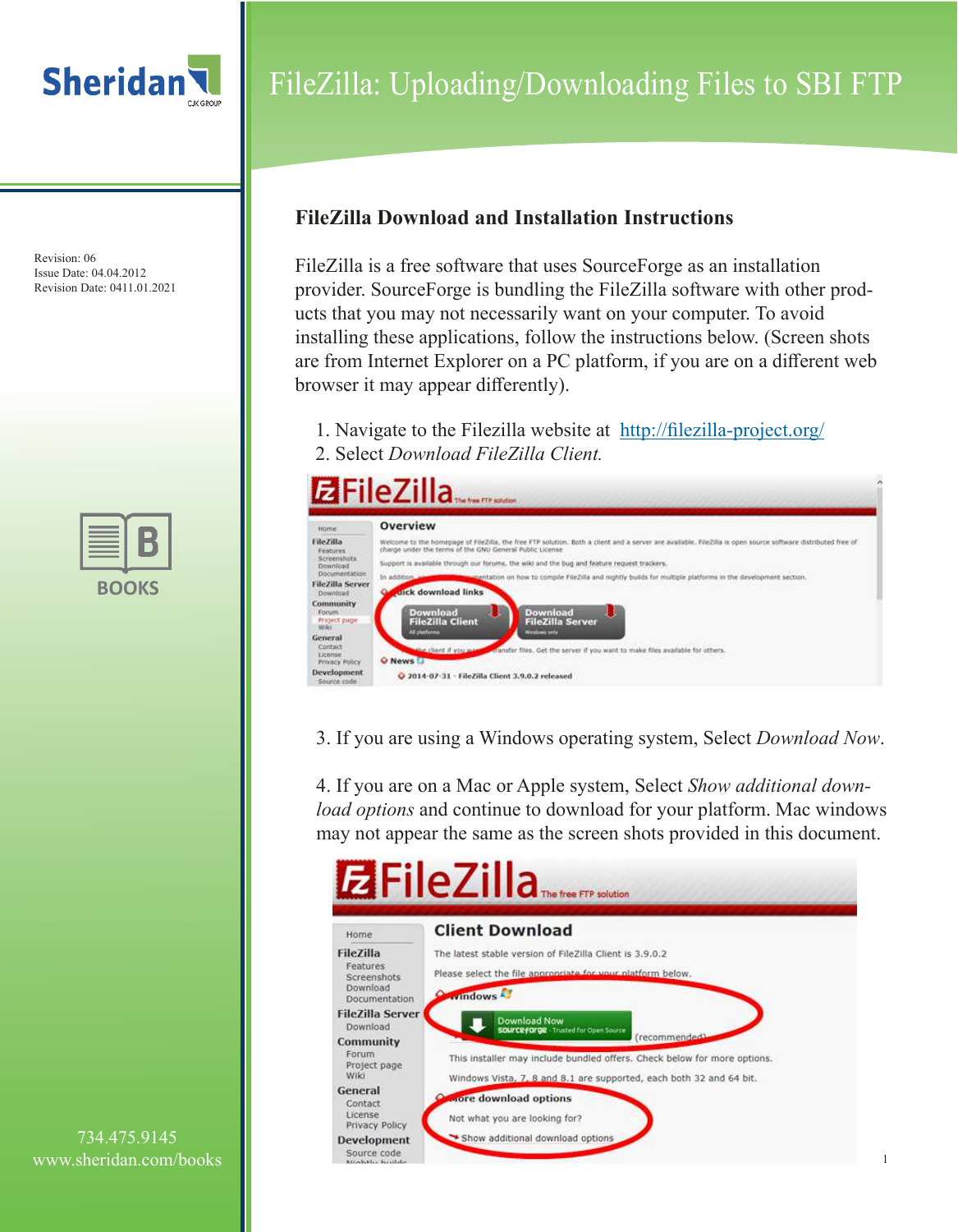

#### 5. Select *Run*.



6. Select *Next* to begin the download and installation.



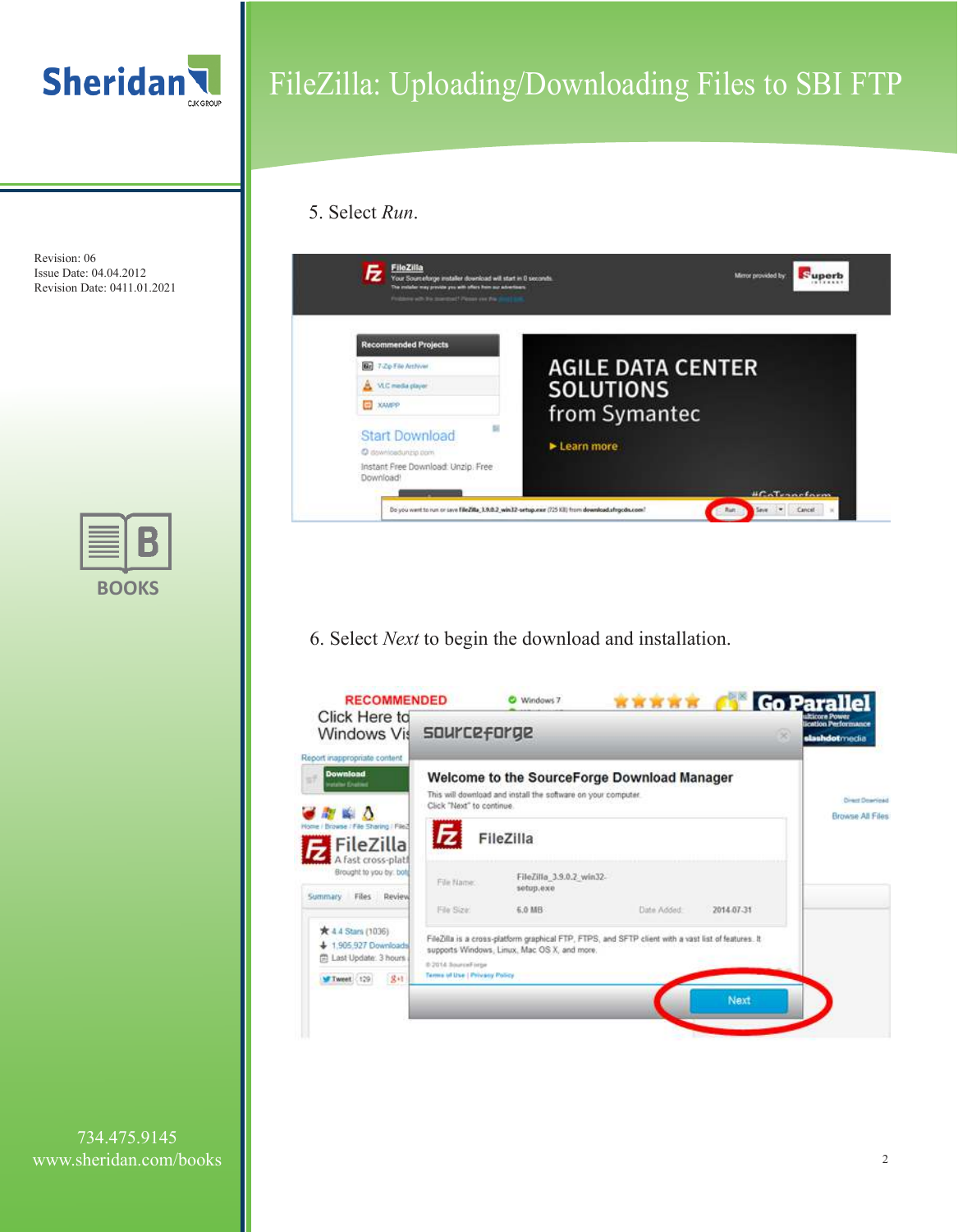

Revision: 06 Issue Date: 04.04.2012 Revision Date: 0411.01.2021

| U | $\overline{\phantom{a}}$<br>U<br>Ú |
|---|------------------------------------|

734.475.9145 www.sheridan.com/books

# FileZilla: Uploading/Downloading Files to SBI FTP

7. The following screens are examples of screens that may come up **BEFORE** the FileZilla installation begins. They are offers for additional applications bundled with the FileZilla download by SourceForge and are not necessary to complete the FileZilla installation. Select *Decline* to continue without installing these additional products.

\*\*Note that the applications offered may not be exactly the same as those shown below. You will have to decline each one separately.sourceforge

| FileZilla<br><b>O</b> myPC Backup .com<br>without you having to do anything. | 킈<br>Backing up your computer deean't need to be complicated! M/PCBackup uses a small desition<br>application to backup all of your computers to the cloud. Your files are constantly backed up and<br>you can access them at any time from any device in the world. Click Play' on the video to see what<br>MyPCBackup can do for you. MyPCBackup will back up the files and folders hat you choose. Once<br>the initial backed is complete. MyPCBackup will automatically save any chariges to the files of any<br>new files added. You can set your backup schedule and M/PCBackup will run in the background. |        |
|------------------------------------------------------------------------------|-------------------------------------------------------------------------------------------------------------------------------------------------------------------------------------------------------------------------------------------------------------------------------------------------------------------------------------------------------------------------------------------------------------------------------------------------------------------------------------------------------------------------------------------------------------------------------------------------------------------|--------|
| programs utility.                                                            | By clicking "Accept", you agree to matall MyPCBackUp and to its End User License Agreement and Privacy Policy.<br>This product is compatible with your Viledows operating system and can be removed anytime via the AddRemove<br>Durck you for considering this offer them our advertises. Your consideration helps us support the<br>$\bullet\bullet\circ\;\;\mathbin{\mathrel{\mathsf{--}}}$                                                                                                                                                                                                                    |        |
| <b>Decline</b>                                                               | Accept                                                                                                                                                                                                                                                                                                                                                                                                                                                                                                                                                                                                            |        |
|                                                                              | FileZilla                                                                                                                                                                                                                                                                                                                                                                                                                                                                                                                                                                                                         |        |
|                                                                              | FREE! Kaspersky® Security Scan                                                                                                                                                                                                                                                                                                                                                                                                                                                                                                                                                                                    |        |
|                                                                              | Quick and easy access to your computer's security status<br>Kaspersky Security Scan is a fast and easy way to find viruses and thousts that may be hidden on your PC                                                                                                                                                                                                                                                                                                                                                                                                                                              |        |
|                                                                              | Key Features:                                                                                                                                                                                                                                                                                                                                                                                                                                                                                                                                                                                                     |        |
|                                                                              |                                                                                                                                                                                                                                                                                                                                                                                                                                                                                                                                                                                                                   |        |
|                                                                              | - Detects threats that your current anti-virus may have missed<br>- Alerts you to PC vulnerabilities that can put you at risk                                                                                                                                                                                                                                                                                                                                                                                                                                                                                     |        |
|                                                                              | + Intelligent scanning for optimal PC performance                                                                                                                                                                                                                                                                                                                                                                                                                                                                                                                                                                 |        |
|                                                                              |                                                                                                                                                                                                                                                                                                                                                                                                                                                                                                                                                                                                                   |        |
|                                                                              | By clicking the "Accept" button you agree to the Kappersky End User License Agreement<br>that's you tel considering this inter from the acceptation. You'll contailleration fears as support the<br>open source community. Your choi<br>bearn mines.                                                                                                                                                                                                                                                                                                                                                              |        |
|                                                                              | Decline                                                                                                                                                                                                                                                                                                                                                                                                                                                                                                                                                                                                           | Accept |
|                                                                              |                                                                                                                                                                                                                                                                                                                                                                                                                                                                                                                                                                                                                   |        |
| sourceforge                                                                  | ×                                                                                                                                                                                                                                                                                                                                                                                                                                                                                                                                                                                                                 |        |
| FileZilla                                                                    |                                                                                                                                                                                                                                                                                                                                                                                                                                                                                                                                                                                                                   |        |
|                                                                              |                                                                                                                                                                                                                                                                                                                                                                                                                                                                                                                                                                                                                   |        |
| RegClean Pro                                                                 |                                                                                                                                                                                                                                                                                                                                                                                                                                                                                                                                                                                                                   |        |
| and detenticating the nutriens performance.                                  | Registry is a critical part of Windows. Since the registry is in constant use due to register PC.<br>usage. It can get duffered over time, installing and removing software regularly and even moving.<br>and accessing data on the PC creates more and more registry entries, thereby increasing its size                                                                                                                                                                                                                                                                                                        |        |
|                                                                              | RegClean Pro cleans such invalid registry entries using to advanced scan engine. It not only<br>fores invalid registry entries, it also deflagments the registry, keeping it atreamened for amoditier<br>system performance. You don't have to be a computer expert to use this RegClean Pro. Reg.                                                                                                                                                                                                                                                                                                                |        |
|                                                                              | Claran Pro also includes Advanced System Protector for complete data protection.                                                                                                                                                                                                                                                                                                                                                                                                                                                                                                                                  |        |
| anytme via the Add/Remove programs utility,                                  | By clicking 'Accept' you agree to install RegiDean Pro and to its End User License Agreement and<br>Privacy Policy. This product is compatible with your Windows operating system and can be removed<br>from our advertiser. Your consideration helps as support the<br>or does not affect your installation of Fita2cta. Once here to                                                                                                                                                                                                                                                                            |        |

3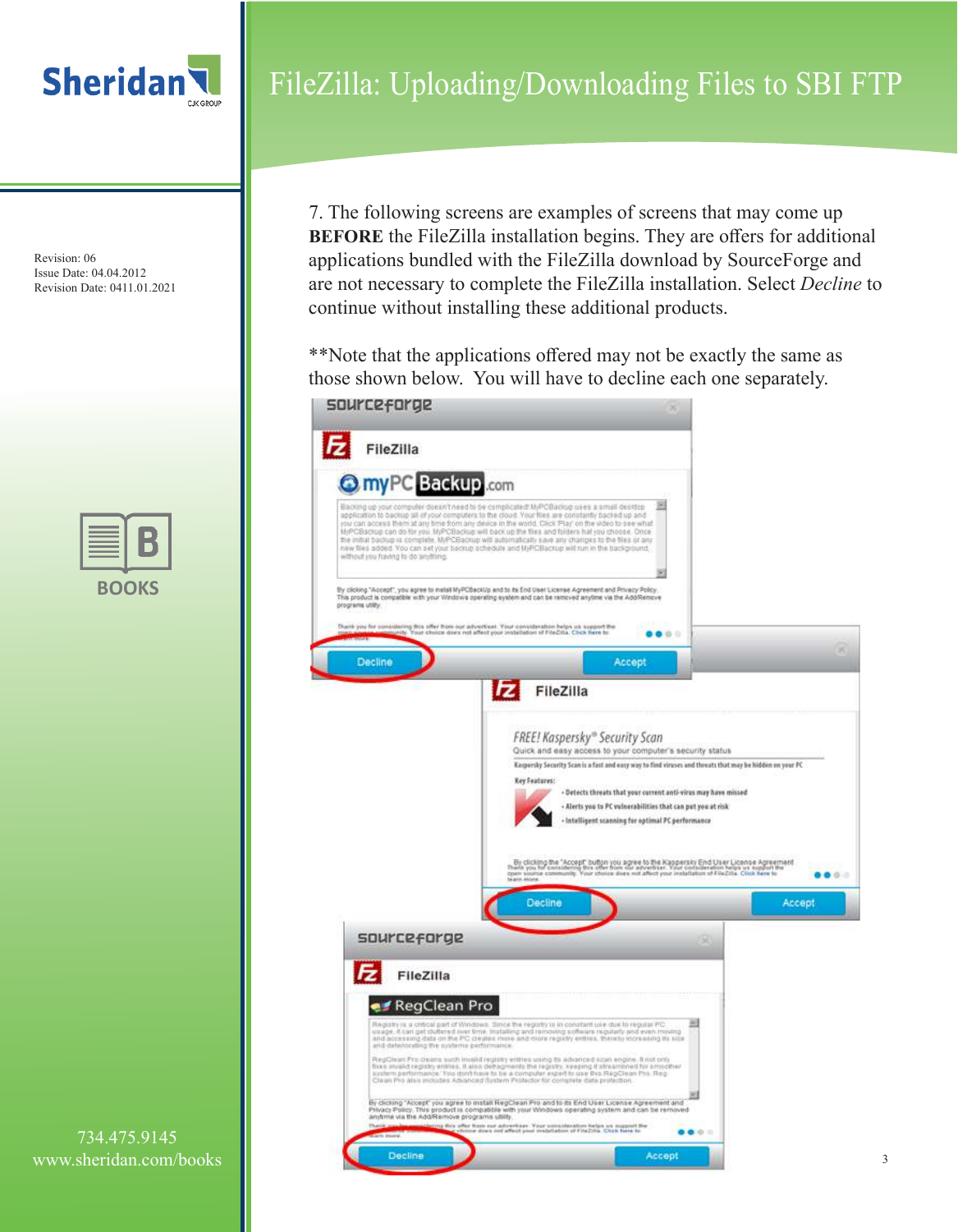

8. Select *Install Now* to continue with the FileZilla installation.



### 9. Select *I Agree.*

| Please review the license terms before installing FileZilla Client 3.9.0.2.                                                                                                                                                                   |  |
|-----------------------------------------------------------------------------------------------------------------------------------------------------------------------------------------------------------------------------------------------|--|
| Press Page Down to see the rest of the agreement.                                                                                                                                                                                             |  |
| GNU GENERAL PUBLIC LICENSE<br>Version 2, June 1991                                                                                                                                                                                            |  |
| Copyright (C) 1989, 1991 Free Software Foundation, Inc.<br>59 Temple Place, Suite 330, Boston, MA 02111-1307 USA<br>Everyone is permitted to copy and distribute verbatim copies<br>of this license document, but changing it is not allowed. |  |
| Preamble                                                                                                                                                                                                                                      |  |
| The licenses for most software are designed to take away your                                                                                                                                                                                 |  |
| If you accept the terms of the agreement, click I Agree to continue. You must accept the<br>agreement to install FileZila Client 3.9.0.2.                                                                                                     |  |
| Nullsoft Install System v2.46.5-Unicode                                                                                                                                                                                                       |  |

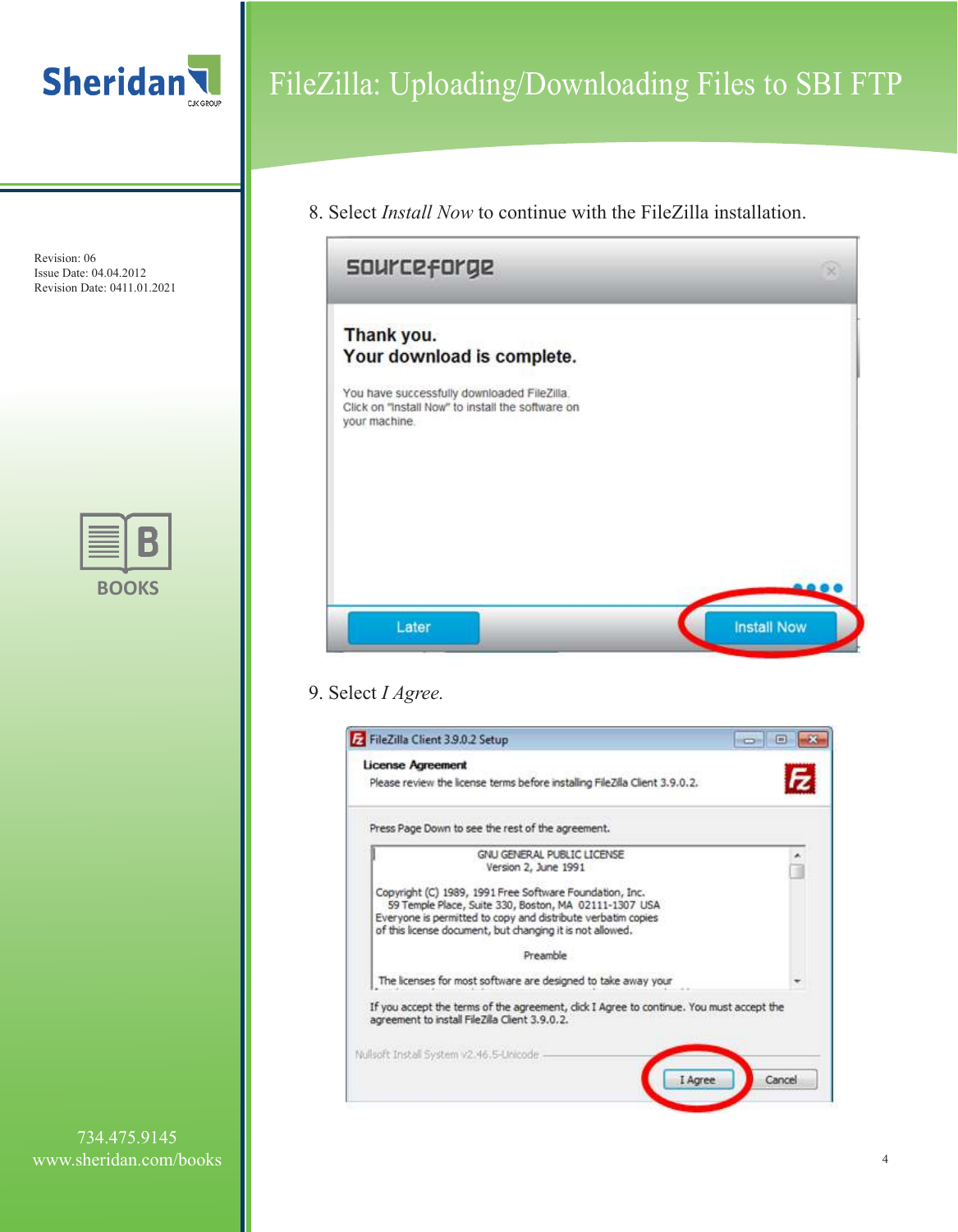

10. Choose the installation options and location that you prefer then Select *Next* as shown in the screens below.



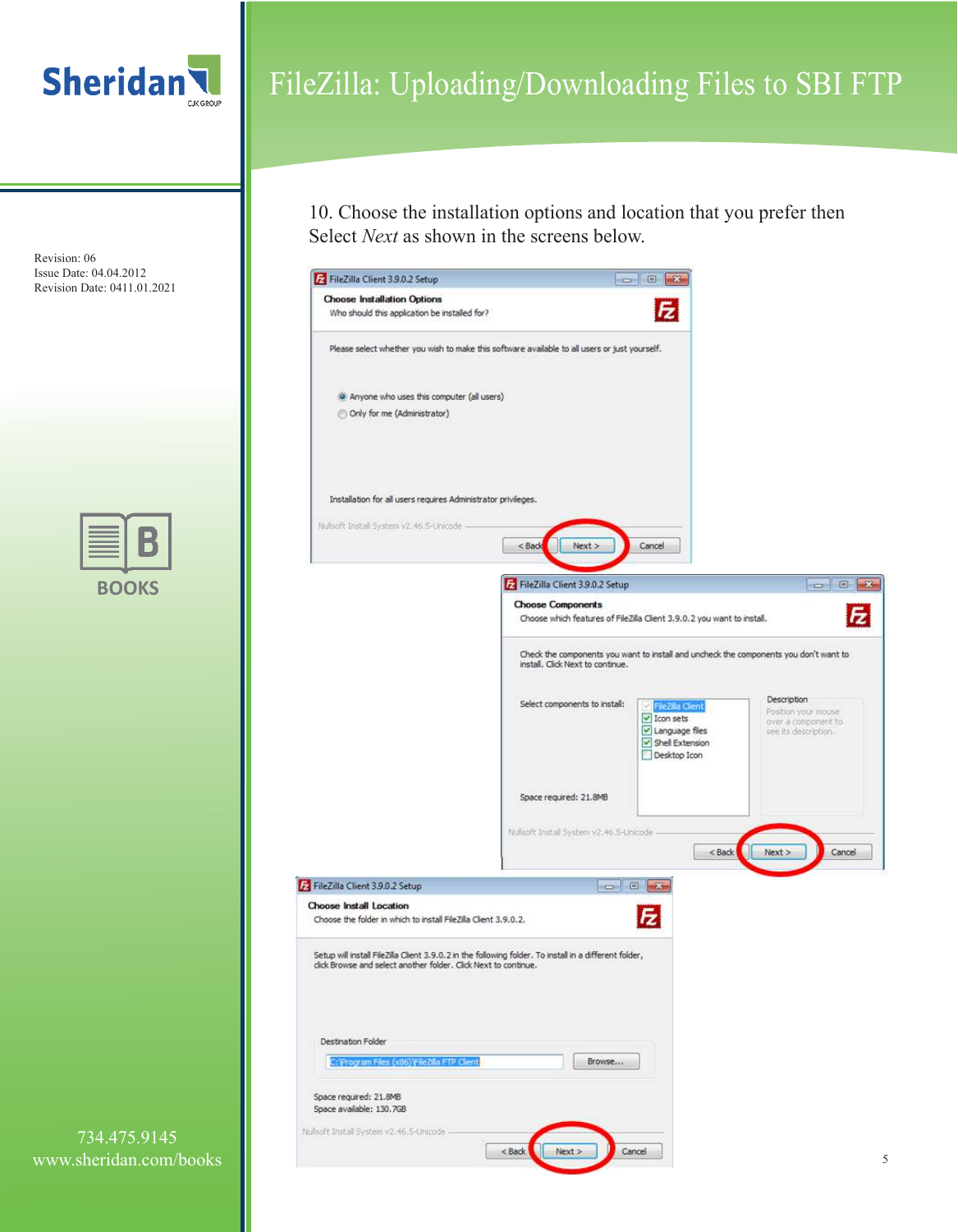

#### 11. Select *Install.*

| FileZilla Client 3.9.0.2 Setup                                                                                                               | $\Box$ |
|----------------------------------------------------------------------------------------------------------------------------------------------|--------|
| Choose Start Menu Folder                                                                                                                     |        |
| Choose a Start Menu folder for the FileZila Client 3.9.0.2 shortcuts.                                                                        |        |
| Select the Start Menu folder in which you would like to create the program's shortcuts. You<br>can also enter a name to create a new folder. |        |
| FileZilla FTP Client                                                                                                                         |        |
| Accessories<br>Administrative Tools                                                                                                          |        |
| BusinessObjects XI                                                                                                                           |        |
| Cisco Systems VPN Client<br>Citrix                                                                                                           |        |
| <b>Games</b>                                                                                                                                 | Ħ      |
| Java Web Start<br>Maintenance                                                                                                                |        |
| Microsoft Office 2013                                                                                                                        |        |
| Startup<br>Tablet PC                                                                                                                         |        |
| Do not create shortcuts                                                                                                                      |        |
| Nulsoft Install System v2.46.5-Unicode                                                                                                       |        |
| < Back<br>Install                                                                                                                            | Cancel |
|                                                                                                                                              |        |

12. Select *Next* when the installation is complete.

| Installing<br>Please wait while FileZilla Client 3.9.0.2 is being installed. |  | E |
|------------------------------------------------------------------------------|--|---|
| Extract: filezilla.mo                                                        |  |   |
| Show details                                                                 |  |   |
|                                                                              |  |   |
|                                                                              |  |   |
|                                                                              |  |   |
|                                                                              |  |   |
|                                                                              |  |   |
|                                                                              |  |   |
| Nullsoft Install System v2.46.5-Unicode                                      |  |   |

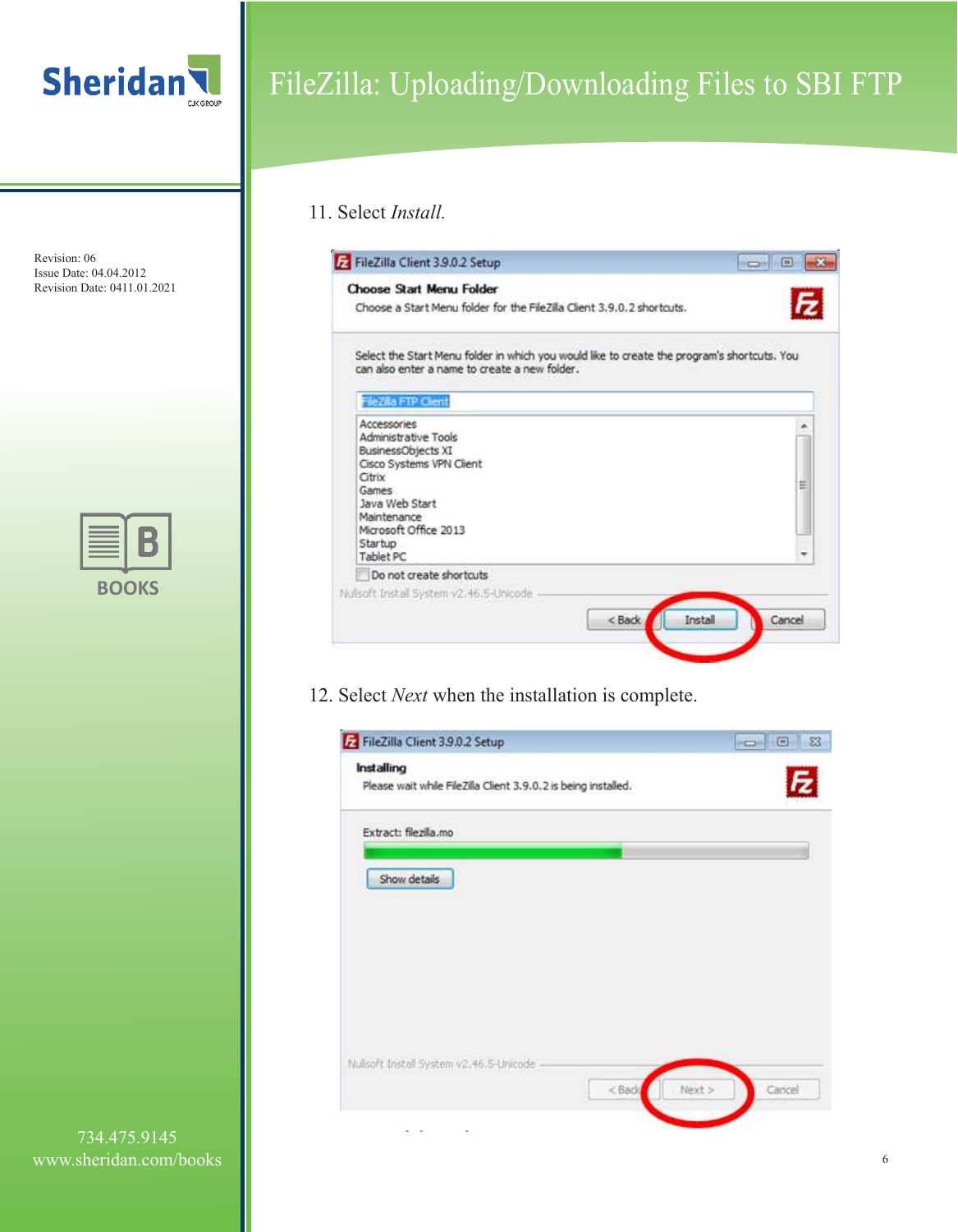

### 13. Select *Finish.*

| FileZilla Client 3.9.0.2 Setup |                                                                                                                                                          |
|--------------------------------|----------------------------------------------------------------------------------------------------------------------------------------------------------|
|                                | <b>Completing the FileZilla Client</b><br>3.9.0.2 Setup<br>FileZilla Client 3.9.0.2 has been installed on your computer.<br>Click Finish to close Setup. |
|                                | V Start FileZilla now                                                                                                                                    |
|                                | < Back<br>Cancel<br>Finish                                                                                                                               |

14. The first time you open FileZilla, Select *OK* on the Welcome screen

| Host:                                                                                                | Username:                     |                               | Password:                                                                                                                                      | Port:                     |                                     | Quickconnect            |                          |             |
|------------------------------------------------------------------------------------------------------|-------------------------------|-------------------------------|------------------------------------------------------------------------------------------------------------------------------------------------|---------------------------|-------------------------------------|-------------------------|--------------------------|-------------|
|                                                                                                      |                               |                               |                                                                                                                                                |                           |                                     |                         |                          |             |
| Local site:                                                                                          |                               |                               |                                                                                                                                                | <b>C. Expirits situal</b> |                                     |                         |                          |             |
| <b>Desktop</b><br>My Documents<br>Computer<br><b>BAC</b><br>$\mathbf{a}$ $\mathbf{a}$ $\mathbf{b}$ . |                               |                               | Welcome to FileZilla<br>FileZilla 3.9.0.2<br>The free open source FTP solution<br>Documentation<br>Basic usage instructions                    |                           | $+23$                               |                         |                          |             |
| Filename                                                                                             |                               | Filesize Filetype             | Configuring FileZilla and your network<br>Further documentation                                                                                |                           |                                     | iletype                 | Last modified            | Permissions |
| AL <sub>C</sub> :<br>B <sub>0</sub>                                                                  |                               | <b>Local Disk</b><br>CD Drive | Getting help<br>Asking questions in the FileZilla forums<br>Reporting bugs and feature requests<br>You can always open this dialog again these |                           | <b><i><u>artne</u></i></b> help mea | connected to any server |                          |             |
|                                                                                                      |                               |                               |                                                                                                                                                | ¥.                        | OK                                  | $\overline{z}$          |                          |             |
| 2 directories                                                                                        |                               |                               |                                                                                                                                                | Not connected.            |                                     |                         |                          |             |
| Server/Local file                                                                                    |                               | Direction Remote file         |                                                                                                                                                | Size Priority             | <b>Status</b>                       |                         |                          |             |
|                                                                                                      | Queued files Failed transfers | Successful transfers          |                                                                                                                                                |                           |                                     |                         |                          |             |
|                                                                                                      |                               |                               |                                                                                                                                                |                           |                                     |                         | <b>WIII</b> Queue: empty |             |

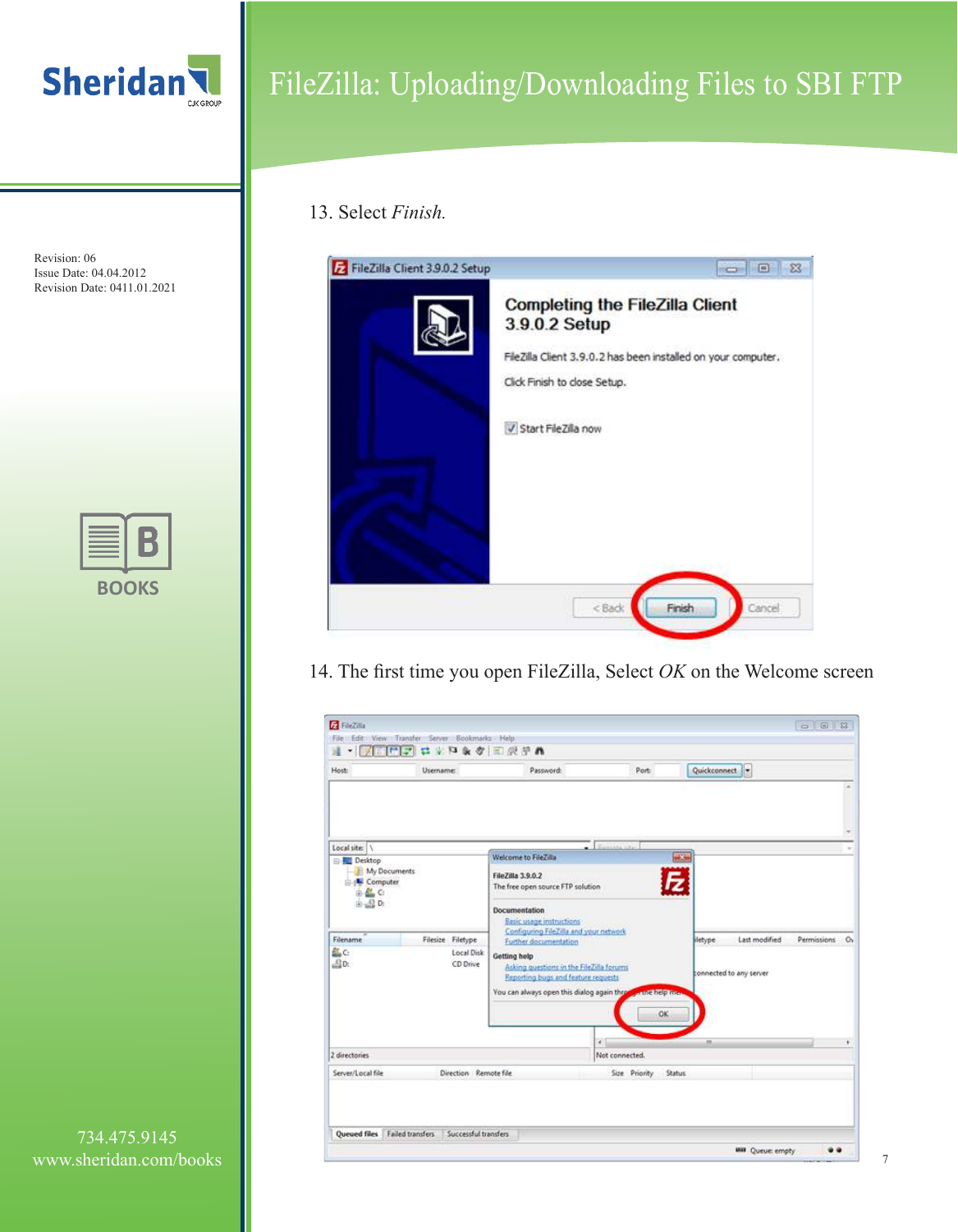

Revision: 06 Issue Date: 04.04.2012 Revision Date: 0411.01.2021



#### **Connect to an FTP Server:**

Using the Quick Connect bar: Enter the address of the server into the host field (example: ftp://sbiftp.sheridanbooks.com). Enter Username and Password into the corresponding fields. Select *Quickconnect*.



### **Navigating on the Server:**

| FileZilla                                                                         |                                                                                                         |               |              |                          |                             |                   | $\Box$<br>$\mathbf{x}$ |
|-----------------------------------------------------------------------------------|---------------------------------------------------------------------------------------------------------|---------------|--------------|--------------------------|-----------------------------|-------------------|------------------------|
| File Edit View Transfer Server Bookmarks Help                                     |                                                                                                         |               |              |                          |                             |                   |                        |
| <b>El</b><br>$\blacktriangledown$<br>隁                                            | <b>東夕国興学品</b>                                                                                           |               |              |                          |                             |                   |                        |
| Host:<br>Command:<br>Response:                                                    | Deselect these two options: the one on the left<br>toggles the display of the local directory tree; the | Port:         | Quickconnect |                          |                             |                   |                        |
| Command:<br>Response:<br>Response:<br>Status:<br>Status:<br>DRAWINGTON HWY ALL YE | one on the right toggles the display of the romote<br>directory tree.                                   |               |              |                          |                             |                   |                        |
| Local site:                                                                       |                                                                                                         |               |              | Remote site:             |                             |                   |                        |
| Filename                                                                          | Filesize Filetype                                                                                       | Last modified | $\lambda$    | Filename                 |                             | Filesize Filetype | Pe<br>Last modified    |
| 鸟C:                                                                               | Local Disk                                                                                              |               |              |                          |                             |                   |                        |
| D: (READER)                                                                       | Local Disk                                                                                              |               |              |                          |                             |                   |                        |
| <u>යි</u> ව                                                                       | CD Drive                                                                                                |               |              |                          | Not connected to any server |                   |                        |
| F: (\\sbifile01\Departmental\Label Mat                                            | Network Drive                                                                                           |               |              |                          |                             |                   |                        |
| G: (\\hw07453\PrinergyJobShares)                                                  | Disconnected                                                                                            |               |              |                          |                             |                   |                        |
| H: (\\sbivm01\jobs)                                                               | Network Drive                                                                                           |               |              |                          |                             |                   |                        |
| J: (\\sbidata\datahq)                                                             | Disconnected                                                                                            |               |              |                          |                             |                   |                        |
| K: (\\sbifile01\users\kmaidlow)                                                   | Network Drive                                                                                           |               |              |                          |                             |                   |                        |
| L: (\\sbifile01\departmental)                                                     | Network Drive                                                                                           |               |              |                          |                             |                   |                        |
| M: (\\sbifileep\AraxiVolume_Sbifileep_D)                                          | <b>Network Drive</b>                                                                                    |               |              |                          |                             |                   |                        |
| N: (\\SBIsql4\Stream)                                                             | Network Drive                                                                                           |               |              |                          |                             |                   |                        |
| Q: (\\sbidata\object)                                                             | Disconnected                                                                                            |               |              |                          |                             |                   |                        |
| P: (\\sbidataep\fonts)                                                            | Network Drive                                                                                           |               |              |                          |                             |                   |                        |
| Q: (\\sbidataep\misc)                                                             | Network Drive                                                                                           |               |              |                          |                             |                   |                        |
| R: (\\sbips1\Pitstop Server)                                                      | Network Drive                                                                                           |               | ۰            | $\overline{\phantom{a}}$ | $\mathbf{m}$                |                   |                        |
| 20 directories                                                                    | $1 - 5 - 1$                                                                                             |               |              | Not connected.           |                             |                   |                        |

**Helpful Tip:** When launching FileZilla the first time, set up the window as shown above. Deselect the two options in the tool bar as indicated in the screen shot. This will make FileZilla look less complicated. When you hover the mouse over the icons the name for the icon on the left is *toggles the display of the local directory tree*. The icon on the right is named *toggles the display of the remote directory tree.* 

734.475.9145 www.sheridan.com/books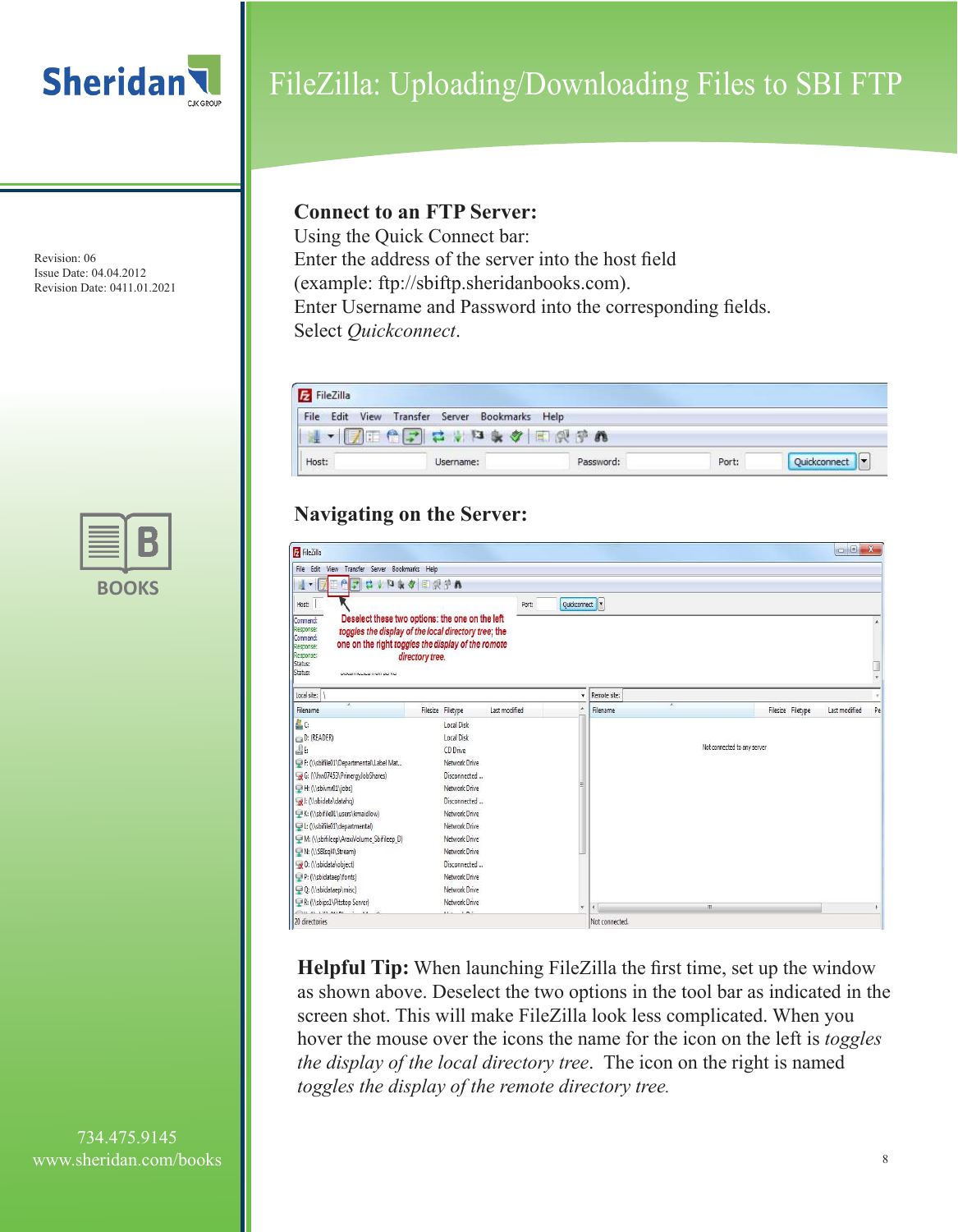

Revision: 06 Issue Date: 04.04.2012 Revision Date: 0411.01.2021

| BO | <b>UKS</b> |
|----|------------|

# FileZilla: Uploading/Downloading Files to SBI FTP

### **Local Directories:**

Once a connection to the specified site has been made you may begin to transfer files. Local files are accessed using the directories that appear on the left side of the main window. To change a directory:

- Type a directory name into the Local site: field.
- Double-click a directory in the list of the current directory contents.

**Hint**: To go back one directory, double click on the directory named ".." at the top of the directory list.

| ⊿<br>Filename           | File |
|-------------------------|------|
|                         |      |
| .Trash                  |      |
| <b>APPS</b>             |      |
| CBA templates           |      |
| Desktop                 |      |
| Digital Service Testing |      |
| docs                    |      |
| <b>Documents</b>        |      |
| <b>Chain</b>            |      |

## **Remote Directories:**

Navigate to the correct directory on the Remote Site: which is displayed on the right side of the window. This will be where the files will be posted for Sheridan to pickup.

### **To upload file(s):**

- 1. Select file from the local directory.
- 2. Right-click the selection.
- 3. Select *Upload* from the popup menu.

### **To download file(s):**

- 1. Select file from the remote directory.
- 2. Right-click the selection.
- 3. Select *Download* from the popup menu.